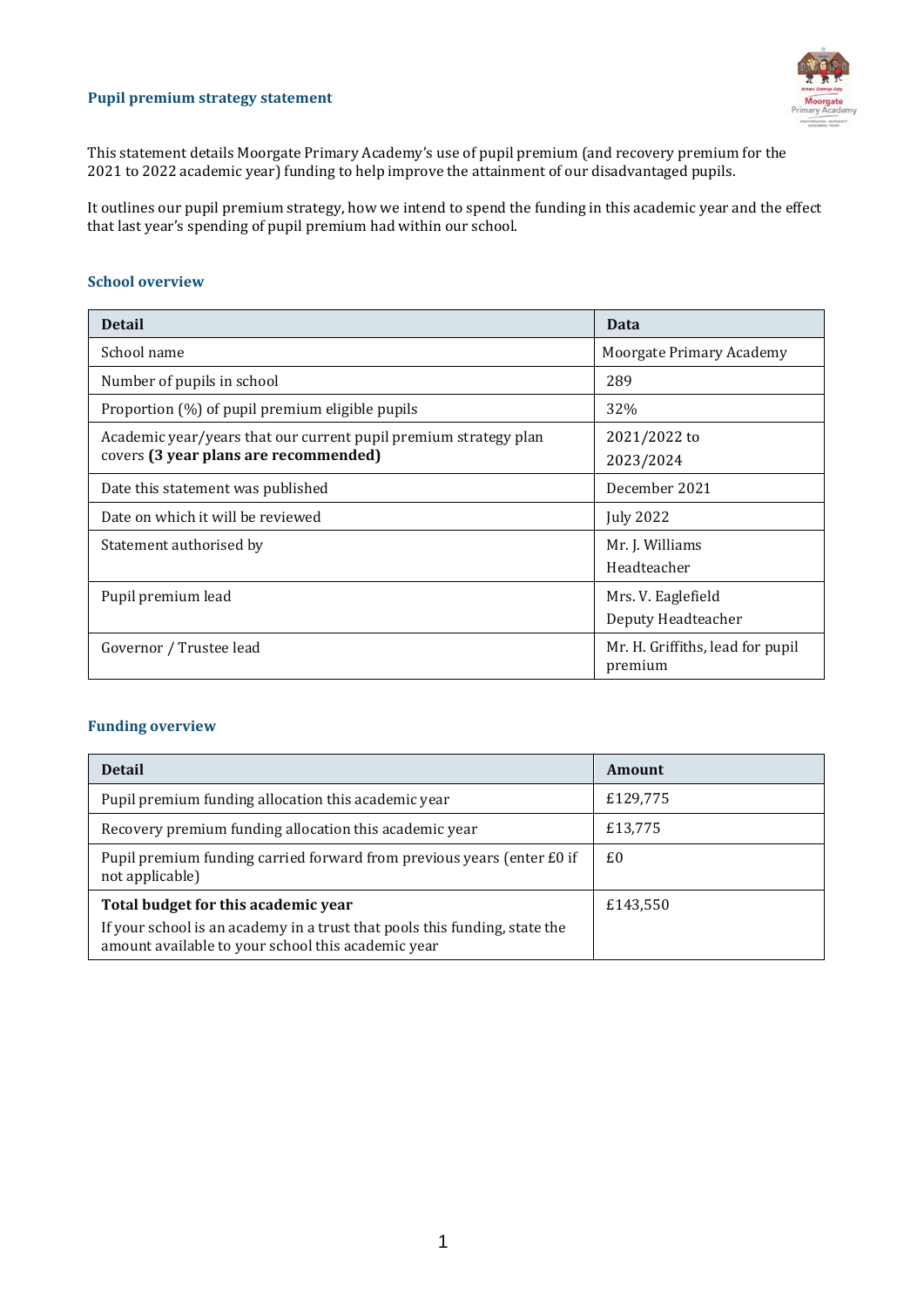### **Part A: Pupil premium strategy plan**

### **Statement of intent**

The intent of the Pupil Premium Strategy spend at Moorgate Primary Academy is designed to address the potential barriers as set out in the Curriculum Intent statement.

The school's strategy in respect of the Pupil Premium focusses clearly upon two co-dependent approaches.

1. **Structure:** Pupil Premium families require the social and emotional support to ensure that the children attend school frequently. This provokes a positive approach to both the school, education and ensures that children enter the classroom exhibiting effective behaviour for learning.

2. **Interaction:** Children are exposed to a collaborative and cooperative pedagogy where they learn through experience, self-reflection and from their peers thus building learners that are resilient and who persevere. They shall receive focussed and proportionate high quality teaching from all adults in the classroom.

The way in which this money is spent on our learners reflects those barriers to educational achievement faced by Pupil Premium learners at Moorgate Primary Academy in the **21st Century**. These are:

1. Ensuring the most disadvantaged children receive quality support in lessons

2. Ensuring that a well trained workforce deliver high quality intervention programmes to ensure children make accelerated progress

- 3. Providing enrichment activities which the children might not otherwise get
- 4. Ensuring the attendance of these groups is above national average (97%+)

High quality first teaching is at the core of our approach, with a focus on areas in which learners, irrespective of their background or challenges they face, require the most support. Our focus is to support pupils to make good progress in all areas of learning. This is proven the greatest impact on closing the disadvantage attainment gap, this in turn will impact on non pupil-premium pupils within our school.

### **Challenges**

This details the key challenges to achievement that we have identified among our disadvantaged pupils.

| Challenge<br>number | Detail of challenge                                                                                                                                                                                                                                                                                                                                                                                                                                                                                                                                                                                                                                                                                                                                                                                                                                                                                                                                                                                     |
|---------------------|---------------------------------------------------------------------------------------------------------------------------------------------------------------------------------------------------------------------------------------------------------------------------------------------------------------------------------------------------------------------------------------------------------------------------------------------------------------------------------------------------------------------------------------------------------------------------------------------------------------------------------------------------------------------------------------------------------------------------------------------------------------------------------------------------------------------------------------------------------------------------------------------------------------------------------------------------------------------------------------------------------|
|                     | <b>Early Reading</b><br>Assessments, observations, and discussions with pupils suggest disadvantaged pupils<br>generally have greater difficulties with phonics than their peers particularly due to the<br>missed learning with the school closures. This negatively impacts their development as<br>readers.                                                                                                                                                                                                                                                                                                                                                                                                                                                                                                                                                                                                                                                                                          |
| $\mathcal{P}$       | Pupils rely on low tier vocabulary in both speaking and writing. They do<br>not have a wide vocabulary resulting in barriers to comprehension; as a result many<br>disadvantaged pupils attain below ARE within English.<br>Observations, pupil voice and discussion with families suggests that pupils have limited<br>experiences outside of school including visits and clubs. Last academic year only 14<br>families that attract the pupil premium funding paid towards the extended enrichment<br>offer, this highlights that there is overwhelmingly a need to support families. Limited<br>experiences and enrichment/trips directly have an impact on pupil's oral language skills<br>and higher level vocabulary. It also affects their life long aspirations and mental health<br>and wellbeing having an overall impact on their attainment. This is evident from<br>Reception through to Key Stage 2 and in general, is more prevalent among our<br>disadvantaged pupils than their peers. |
| 3                   | Reaching age-related expectations at the end of Key Stage 2                                                                                                                                                                                                                                                                                                                                                                                                                                                                                                                                                                                                                                                                                                                                                                                                                                                                                                                                             |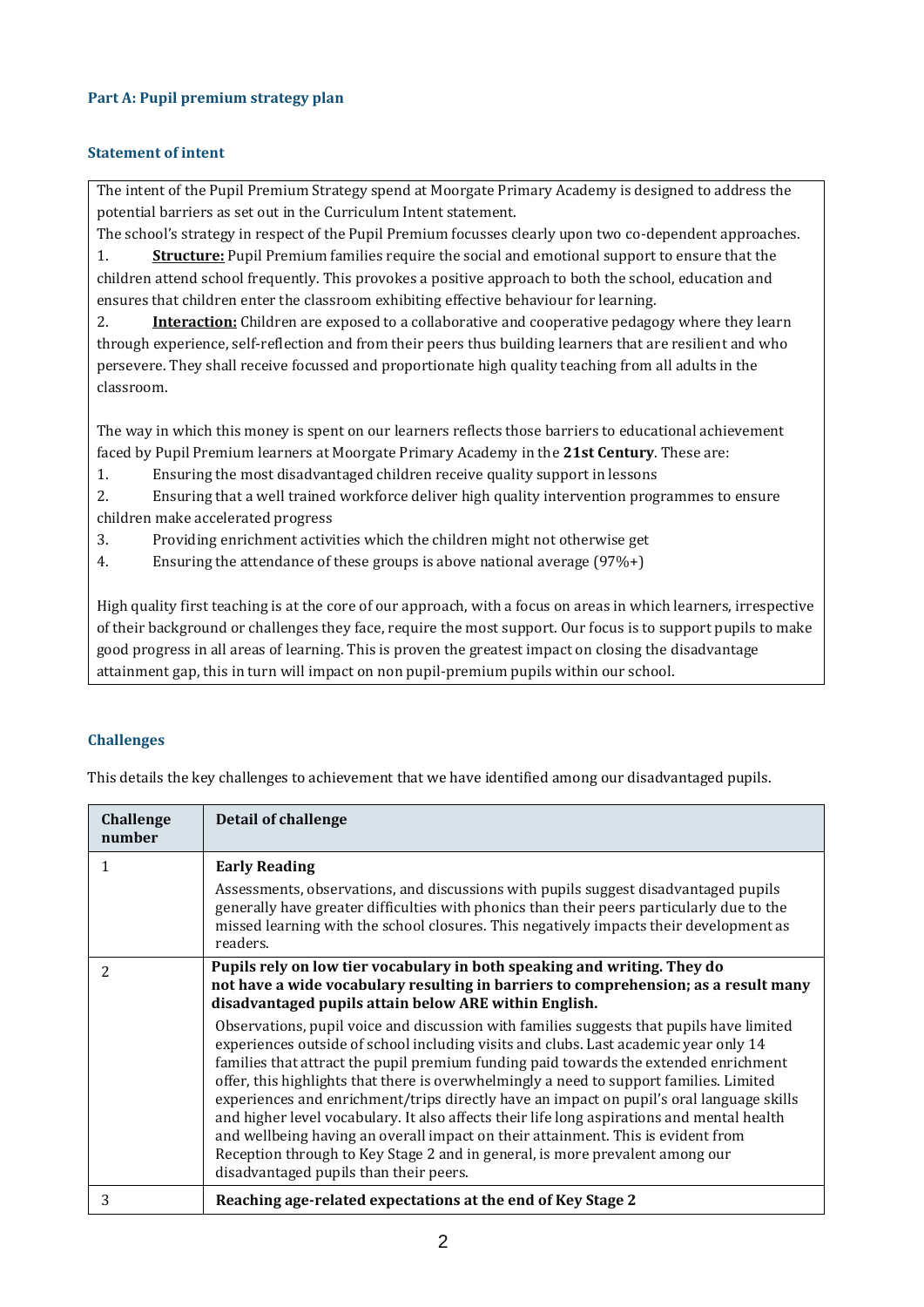|   | Internal assessment indicates that progress within core subjects for disadvantaged pupils<br>has been impacted by the partial school closures to a greater extent than for others.<br>This has led to gaps within subjects meaning that pupils are at risk of falling further<br>behind age-related expectations and thus making limited progress. This is especially<br>noticeable in maths with 15% of pupil premium pupils within Key Stage 2 making limited<br>progress last academic year. |
|---|-------------------------------------------------------------------------------------------------------------------------------------------------------------------------------------------------------------------------------------------------------------------------------------------------------------------------------------------------------------------------------------------------------------------------------------------------------------------------------------------------|
| 4 | Attendance:                                                                                                                                                                                                                                                                                                                                                                                                                                                                                     |
|   | Our attendance data for last academic year, 2020-2021 shows that attendance for<br>disadvantaged pupils was 94.2% with whole school attendance at 95.6%. For all pupils,<br>last academic year, there were 21,281 sessions lost to COVID and 1572 sessions lost to<br>illness in addition to 358 sessions unauthorised absences.                                                                                                                                                                |
|   | The overall attendance from September 2019 - March 2020 was 96.3%. This compares to<br>96.2% the previous year and 95.7% the year before. Disadvantaged pupils' attendance was<br>96.3%. Within the year of 2018-2019 the attendance of disadvantaged pupils was 94.9%.                                                                                                                                                                                                                         |
| 5 | Emotional resilience and learning behaviour. - (Lack of self-regulation and<br>understanding of metacognition)                                                                                                                                                                                                                                                                                                                                                                                  |
|   | Our assessments (including wellbeing survey), observations and discussions with pupils<br>and families have identified behavioural, social and emotional issues for many pupils,<br>notably due to a lack of routine and enrichment opportunities during school closure.<br>These challenges particularly affect disadvantaged pupils, including their attainment.                                                                                                                              |
|   | Teacher referrals for support to the Early Help Team have marked an increase during the<br>pandemic. 89 pupils currently require additional support with social and emotional<br>needs. This is equal to 33% of our total school cohort.                                                                                                                                                                                                                                                        |

## **Intended outcomes**

This explains the outcomes we are aiming for **by the end of our current strategy plan**, and how we will measure whether they have been achieved.

| <b>Intended outcome</b>                                       | Success criteria                                                                                                                                                                |
|---------------------------------------------------------------|---------------------------------------------------------------------------------------------------------------------------------------------------------------------------------|
| Improved reading<br>attainment amount<br>disadvantaged pupils | Consistent use of a phonics scheme within Early Years and Year 1<br>with pupils ready to move onto spelling in Year 2.                                                          |
|                                                               | Reading outcome at the end of Key Stage 1 show that<br>$\bullet$<br>disadvantaged pupils met age-related expectations and make<br>progress from their entry point in reception. |
|                                                               | Increased percentage of pupils achieving a good level of<br>$\bullet$<br>development in Early Years each year, including reading.                                               |
|                                                               | Phonics screening at the end of Year 1 is in line with, or better, than<br>$\bullet$<br>National average.                                                                       |
|                                                               | Pupils that re-take the phonics screening in Year 2 make<br>$\bullet$<br>accelerated progress                                                                                   |
|                                                               | Internal tracking of reading books and book bands show that<br>$\bullet$<br>children make good progress                                                                         |
|                                                               | Interventions such as percussion teaching, delivered by a skilled<br>$\bullet$<br>LSA shows that pupils are making accelerated progress                                         |
|                                                               | Learning walks and lesson observations show that classrooms are<br>$\bullet$<br>rich with books relating to all topics                                                          |
|                                                               | A well-trained workforce deliver high-quality intervention<br>$\bullet$<br>programmes to ensure children make accelerated progress.                                             |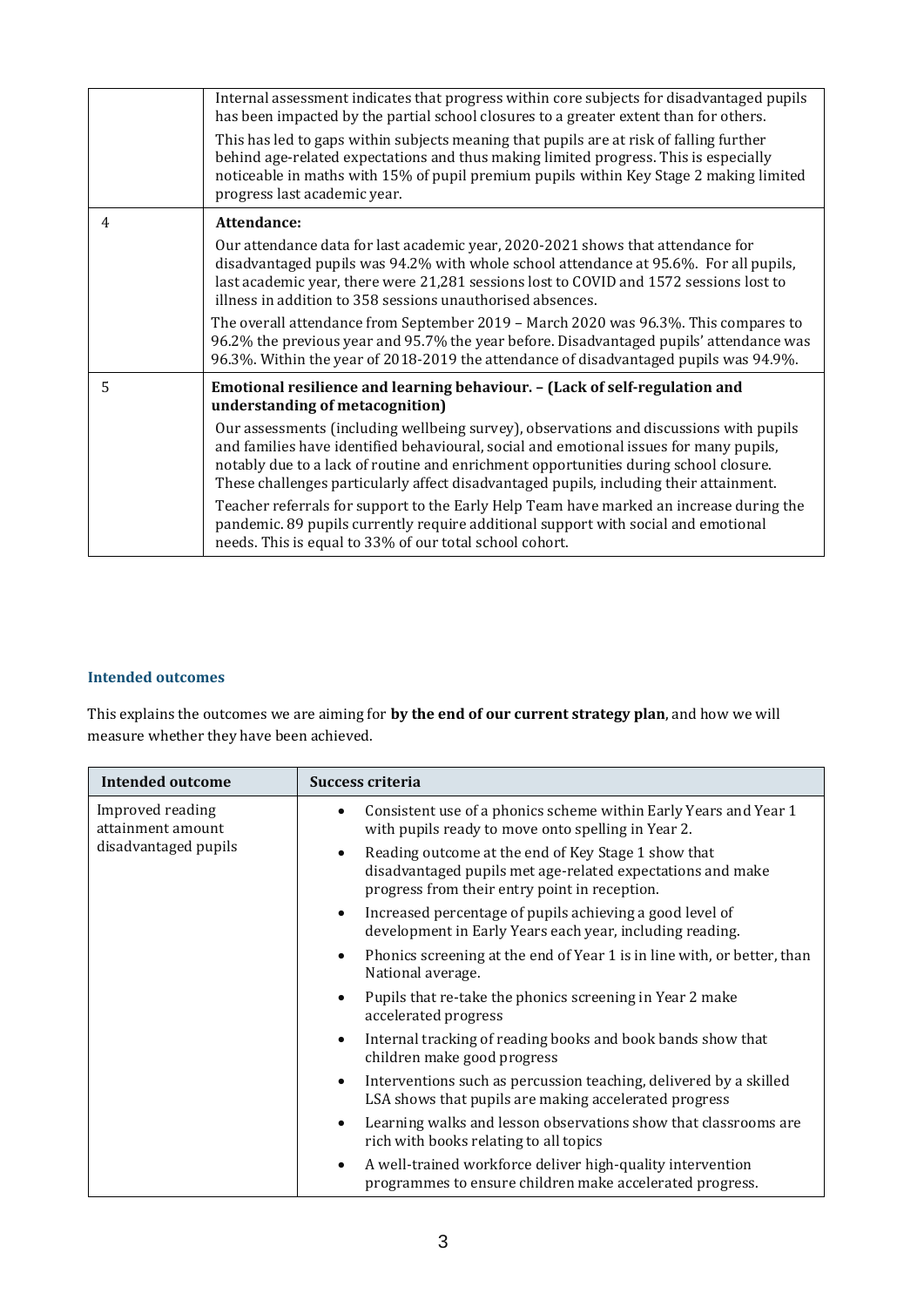| To achieve and sustain<br>improved wellbeing for all<br>pupils in our school,<br>particularly our<br>disadvantaged pupils.                                                                                                                              | Pupils consistently demonstrate high levels of positive learning<br>behaviour and engage with a range of strategies within the<br>classroom to support their emotional wellbeing. This will be<br>evidenced through pupil voice, staff voice, learning walks and lesson<br>observations |
|---------------------------------------------------------------------------------------------------------------------------------------------------------------------------------------------------------------------------------------------------------|-----------------------------------------------------------------------------------------------------------------------------------------------------------------------------------------------------------------------------------------------------------------------------------------|
|                                                                                                                                                                                                                                                         | Increased participation in enrichment activities and after school<br>$\bullet$<br>clubs, particularly among disadvantaged pupils. Both parent and<br>pupil voice show impact and value that enrichment has on pupils.                                                                   |
|                                                                                                                                                                                                                                                         | All Key stage 1 pupils to have Forest School sessions over the<br>$\bullet$<br>academic year                                                                                                                                                                                            |
|                                                                                                                                                                                                                                                         | Commissioned support from outside agencies to support delivery of<br>$\bullet$<br>interventions such as 'Relax Kids' 'Lego Therapy'                                                                                                                                                     |
|                                                                                                                                                                                                                                                         | Continue to develop strong links with outside agencies such as<br>$\bullet$<br>Malachi                                                                                                                                                                                                  |
|                                                                                                                                                                                                                                                         | A reduction of overall behaviour incidents at pinch point within the<br>day e.g. lunch time/break time                                                                                                                                                                                  |
| Improved maths<br>attainment for                                                                                                                                                                                                                        | Key Stage 2 outcomes show that pupils have made progress from<br>$\bullet$<br>their starting point each year using internal data.                                                                                                                                                       |
| disadvantaged pupils at the<br>end of KS2.                                                                                                                                                                                                              | Formative assessments and observations indicate improved oral<br>$\bullet$<br>language skills among disadvantaged pupils. This is evident when<br>triangulated with other sources of evidence e.g. engagement in<br>lessons, book looks.                                                |
|                                                                                                                                                                                                                                                         | Pupils will attain age-related expectations or better at the end of<br>$\bullet$<br>KS2. Outcomes will be in line with National average.                                                                                                                                                |
|                                                                                                                                                                                                                                                         | A well-trained workforce deliver high-quality intervention<br>$\bullet$<br>programmes to ensure children make accelerated progress.                                                                                                                                                     |
| Attendance of pupils will<br>improve with persistent                                                                                                                                                                                                    | Reduction in pupils that are persistently absent or late evidenced<br>$\bullet$<br>through sustained high attendance by 2024/2025.                                                                                                                                                      |
| absence reducing resulting<br>in less lost learning.                                                                                                                                                                                                    | The attendance of disadvantaged pupils is in line with non-<br>$\bullet$<br>disadvantaged pupils and that any gap is being reduced.                                                                                                                                                     |
|                                                                                                                                                                                                                                                         | Commissioned support from Educational Welfare Officer to show<br>$\bullet$<br>reduction in pupils that are absent                                                                                                                                                                       |
|                                                                                                                                                                                                                                                         | Early Help Team to continue to support families and strengthen<br>links with the Educational Welfare Officer.                                                                                                                                                                           |
|                                                                                                                                                                                                                                                         | Parent and pupil voice to show that attendance has a high priority<br>and that learning time in school is seen as valuable                                                                                                                                                              |
| Pupils are able to speak and<br>communicate with<br>confidence using<br>appropriate language for<br>the topic.<br>They build on their bank of<br>vocabulary and use it well<br>when interacting with<br>others as they move<br>through each year group. | Children leave Moorgate able to communicate using a variety of<br>$\bullet$<br>communication tools e.g. writing, computing, speech. They are able<br>to use ambitious subject specific vocabulary with accuracy and<br>confidence.                                                      |
|                                                                                                                                                                                                                                                         | Assessments and observations indicate improved oral language<br>$\bullet$<br>skills among disadvantaged pupils. This is evident when<br>triangulated with other sources of evidence e.g. engagement in<br>lessons, book looks.                                                          |
|                                                                                                                                                                                                                                                         | At the end of KS2, disadvantaged pupils will have made at least<br>$\bullet$<br>expected progress (based on their starting point) within reading<br>and writing.                                                                                                                        |
|                                                                                                                                                                                                                                                         | Pupils will attain age-related expectations or better in English at<br>the end of KS2. Outcomes will be in line with National average.                                                                                                                                                  |
|                                                                                                                                                                                                                                                         | At the end of the Early Years Foundation Stage Curriculum,<br>$\bullet$<br>children will be able to speak in clear sentences to communicate<br>their needs and understanding. Pupils achieving a good level of<br>development will be in line with national average or better.          |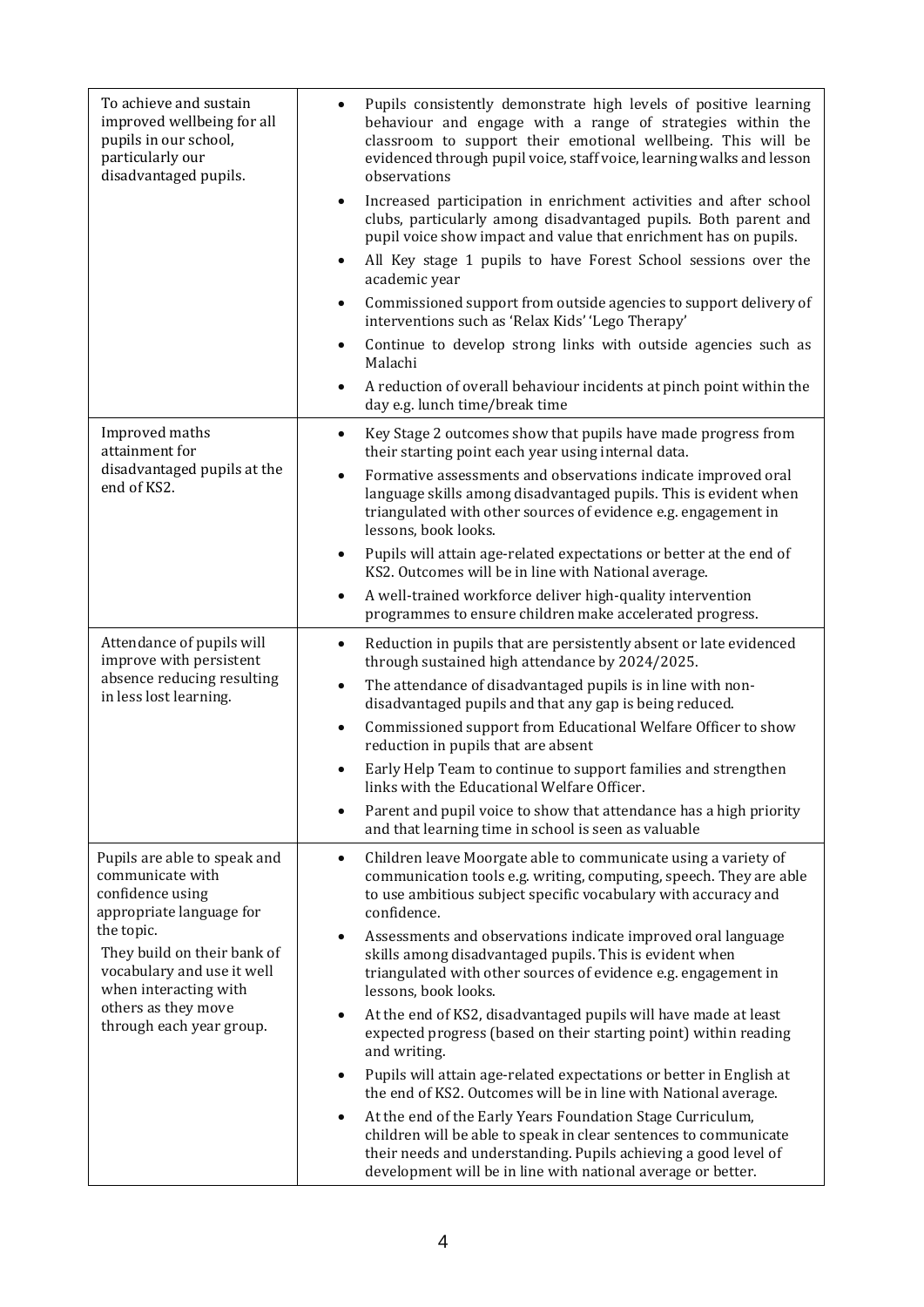| A well-trained workforce delivers high-quality intervention<br>programmes to ensure children make accelerated progress. |
|-------------------------------------------------------------------------------------------------------------------------|
| Increased participation in enrichment activities and after school<br>clubs, particularly among disadvantaged pupils.    |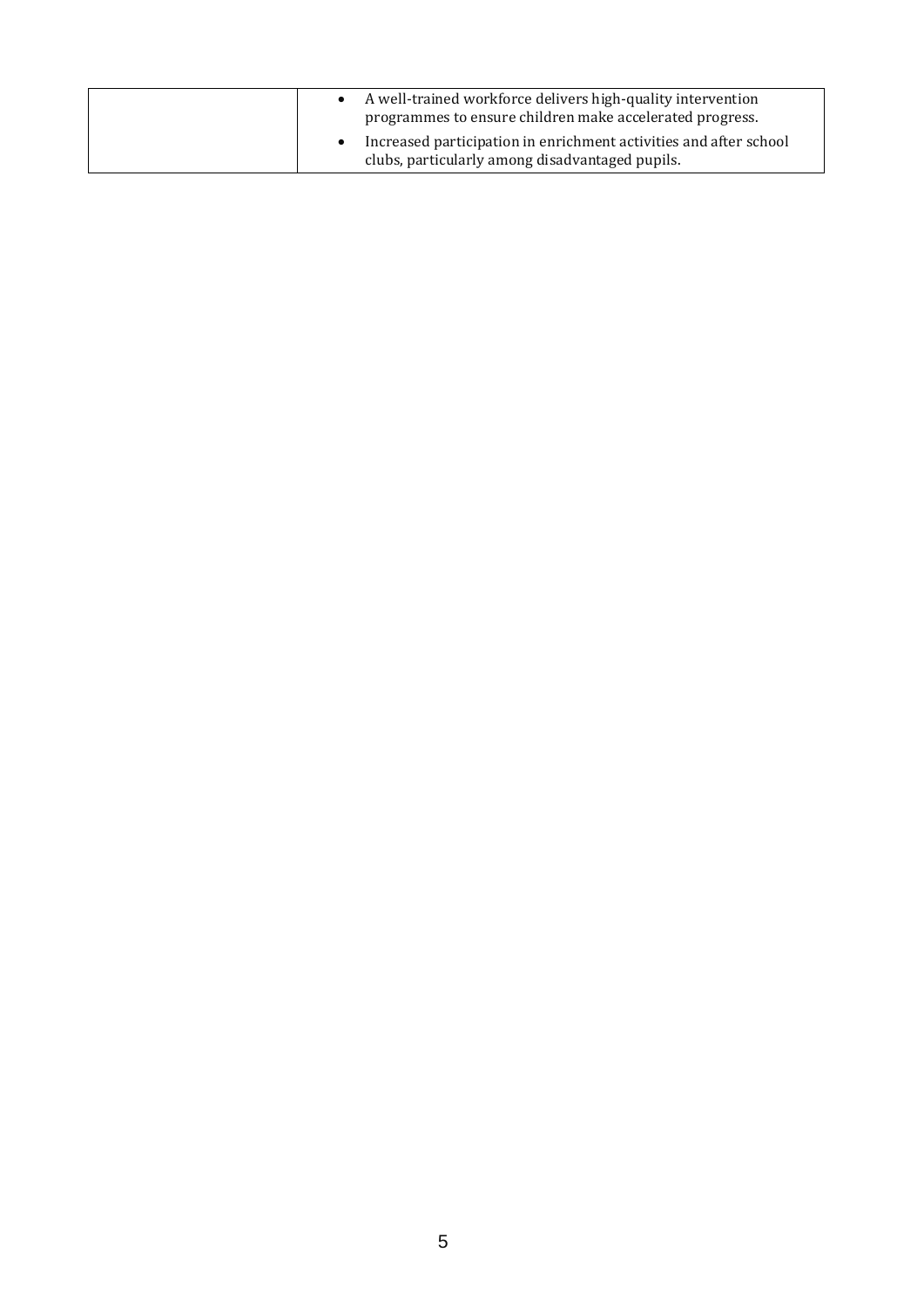## **Activity in this academic year**

This details how we intend to spend our pupil premium (and recovery premium funding) **this academic year** to address the challenges listed above.

## **Teaching (for example, CPD, recruitment and retention)**

Budgeted cost: £87,550

| <b>Activity</b>                                                                                                                                                                                                                                                                                                                                                        | <b>Evidence that supports this approach</b>                                                                                                                                                                                                                                                                                                                                                                                                                                                                                                                                                                                                                                                                   | <b>Challenge</b><br>number(s)<br>addressed |
|------------------------------------------------------------------------------------------------------------------------------------------------------------------------------------------------------------------------------------------------------------------------------------------------------------------------------------------------------------------------|---------------------------------------------------------------------------------------------------------------------------------------------------------------------------------------------------------------------------------------------------------------------------------------------------------------------------------------------------------------------------------------------------------------------------------------------------------------------------------------------------------------------------------------------------------------------------------------------------------------------------------------------------------------------------------------------------------------|--------------------------------------------|
| Embedding dialogic activities<br>across the school curriculum with<br>a specific focus in Early Years.<br>These can support pupils to artic-<br>ulate key ideas, consolidate un-<br>derstanding and extend vocabu-<br>lary.<br>We will purchase resources and<br>fund ongoing training and release<br>time for a member of the Early<br>Help Team.<br>(ELSA Programme) | Speaking in July 2018, Damian Hinds expressed<br>concerns about the number of children who finish<br>their reception year still not able to talk in full<br>sentences. Closing the word gap is the top priority<br>in the UK government's social mobility action plan.<br>Mind the word gap<br><b>Oxford University Press: Word Gap Matters</b><br>There is a strong evidence base that suggests oral<br>language interventions, including dialogic<br>activities such as high-quality classroom<br>discussion, are inexpensive to implement with<br>high impacts on reading:<br>Oral language interventions   EEF<br>(educationendowmentfoundation.org.uk)<br>The EEF Making best use of teaching assistants | 2                                          |
| Embedding of a DfE validated<br><b>Systematic Synthetic Phonics</b><br>programme to secure stronger<br>phonics teaching for all pupils<br>through a range of CPD activities<br>lead by the English Lead.                                                                                                                                                               | Phonics approaches have a strong evidence base<br>that indicates a positive impact on the accuracy of<br>word reading (though not necessarily<br>comprehension), particularly for disadvantaged<br>pupils:<br><b>Phonics   Toolkit Strand   Education Endowment</b><br><b>Foundation   EEF</b>                                                                                                                                                                                                                                                                                                                                                                                                                | $\mathbf{1}$                               |
| Enhancement of our maths<br>teaching and curriculum planning<br>in line with DfE and EEF guidance.<br>We will fund teacher release time<br>to embed key elements of<br>guidance in school and to access<br>Maths Hub resources and CPD<br>(including Teaching for Mastery)<br>training).                                                                               | The DfE non-statutory guidance has been pro-<br>duced in conjunction with the National Centre for<br>Excellence in the Teaching of Mathematics, draw-<br>ing on evidence-based approaches:<br>Maths guidance KS 1 and 2.pdf (publishing.ser-<br>vice.gov.uk)<br>The EEF guidance is based on a range of the best<br>available evidence:<br><b>Improving Mathematics in Key Stages 2 and 3</b>                                                                                                                                                                                                                                                                                                                 | 3                                          |
| Retention of additional LSA<br>provision to ensure consistency<br>and support daily in each class.<br>Ensure that LSAs implement<br>quality, timely interventions and<br>delivery high quality in-class<br>support to ensure impact on<br>pupils' progress.                                                                                                            | Support the attainment of disadvantaged pupils.<br>More successful schools identify the strengths of<br>each member of staff and find the best ways to use<br>them. They are quick to spot potential and 'grow<br>their own staff'. They ensure that teaching assis-<br>tants (TAs) are well trained in supporting pupils'<br>learning as well as in specific learning interven-<br>tions, so TAs can provide effective support to indi-<br>vidual pupils or small groups. They also ensure                                                                                                                                                                                                                   | 1,3                                        |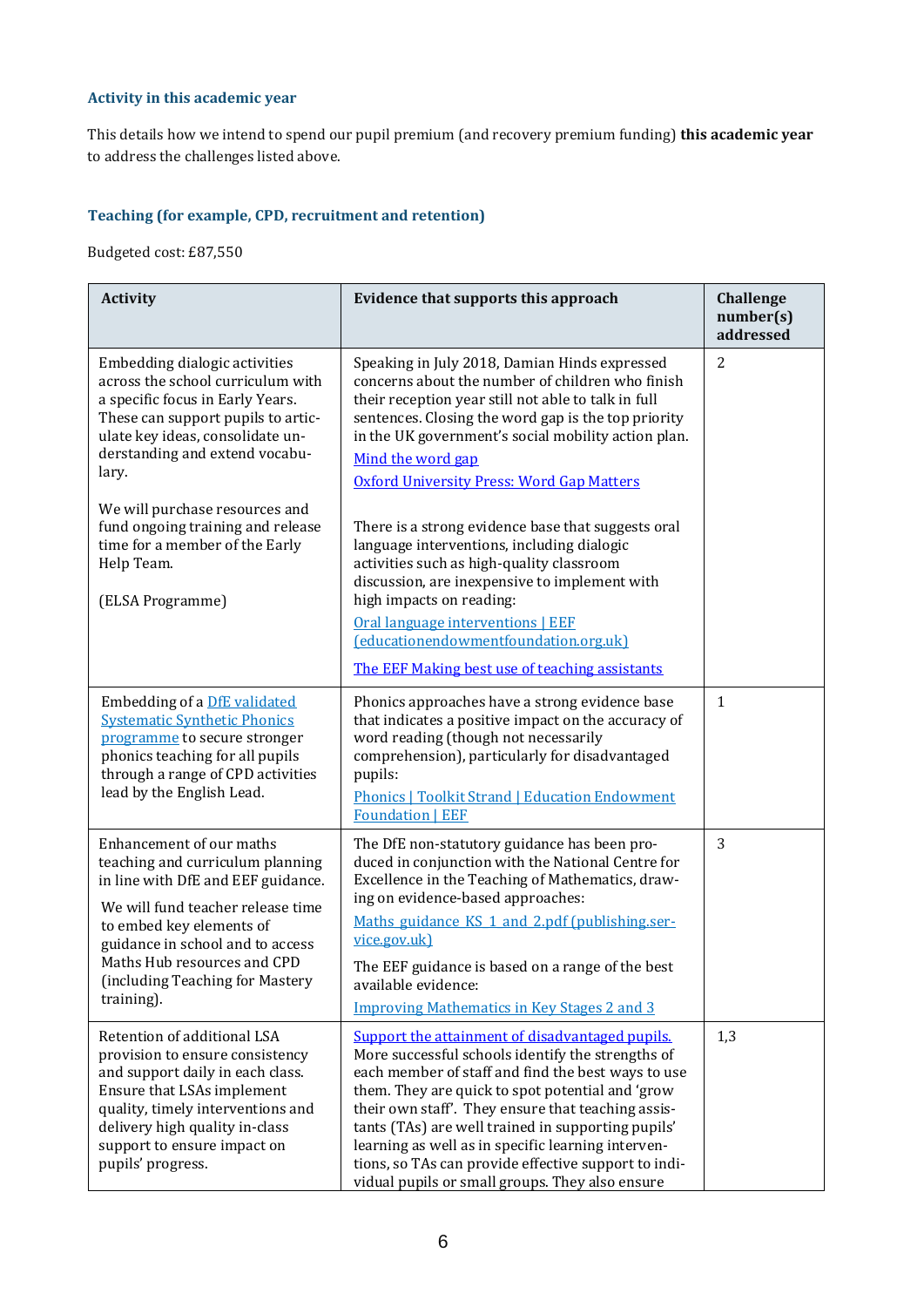| strong teamwork between teachers and support<br>staff.                                                                                                                                                                                                                                                                                                                                                                                                                         |  |
|--------------------------------------------------------------------------------------------------------------------------------------------------------------------------------------------------------------------------------------------------------------------------------------------------------------------------------------------------------------------------------------------------------------------------------------------------------------------------------|--|
| The EEF Guide to Pupil Premium states that evi-<br>dence consistently shows the positive impact that<br>targeted academic support can have, including on<br>those who are not making good progress across<br>the spectrum of achievement. Considering how<br>classroom teachers and teaching assistants can<br>provide targeted academic support, including how<br>to link structured one-to-one or small group inter-<br>vention to classroom teaching, is likely to be a key |  |
| component of an effective Pupil Premium strategy.<br>The EEF Making best use of teaching assistants                                                                                                                                                                                                                                                                                                                                                                            |  |

# **Targeted academic support (for example, tutoring, one-to-one support structured interventions)**

# Budgeted cost: £ 2,000

| <b>Activity</b>                                                                                                     | Evidence that supports this approach                                                                                                                                                                       | Challenge<br>number(s)<br>addressed |
|---------------------------------------------------------------------------------------------------------------------|------------------------------------------------------------------------------------------------------------------------------------------------------------------------------------------------------------|-------------------------------------|
| We will purchase resources and<br>fund ongoing training and release<br>time for a member of the Early<br>Help Team. | Oral language interventions can have a positive<br>impact on pupils' language skills. Approaches that<br>focus on speaking, listening and a combination of<br>the two show positive impacts on attainment: | 1,2                                 |
|                                                                                                                     | Oral language interventions   EEF<br>(educationendowmentfoundation.org.uk)<br>Mind the word gap                                                                                                            |                                     |

## **Wider strategies (for example, related to attendance, behaviour, wellbeing)**

# Budgeted cost: £53,000

| <b>Activity</b>                                                                                                                                                                                                                                                                                                             | Evidence that supports this approach                                                                                                                                                       | <b>Challenge</b><br>number(s)<br>addressed |
|-----------------------------------------------------------------------------------------------------------------------------------------------------------------------------------------------------------------------------------------------------------------------------------------------------------------------------|--------------------------------------------------------------------------------------------------------------------------------------------------------------------------------------------|--------------------------------------------|
| Whole staff training on behaviour<br>management approaches with the<br>aim of developing our school<br>ethos and improving behaviour<br>across school.                                                                                                                                                                      | Both targeted interventions and universal<br>approaches can have positive overall effects:<br><b>Behaviour interventions   EEF</b><br>(educationendowmentfoundation.org.uk)                | 5                                          |
| Retention of the Early Help Leader<br>who has the responsibility for<br>liaising with families whose<br>attendance, behaviour or<br>appearance is a cause for concern<br>and therefore embedding<br>principles of good practice set out<br>in the DfE's Improving School<br>Attendance advice.<br>Commissioned support EWO. | The DfE guidance has been informed by<br>engagement with schools that have significantly<br>reduced levels of absence and persistent absence.<br>Framework for securing full attendance    | $\overline{4}$                             |
| Year 6 Residential                                                                                                                                                                                                                                                                                                          | Whilst the EEF evidence is still unclear, there is<br>evidence to suggest that outdoor learning<br>increases pupils' self-confidence and resilience.<br><b>EEF Outdoor learning report</b> | 2,5                                        |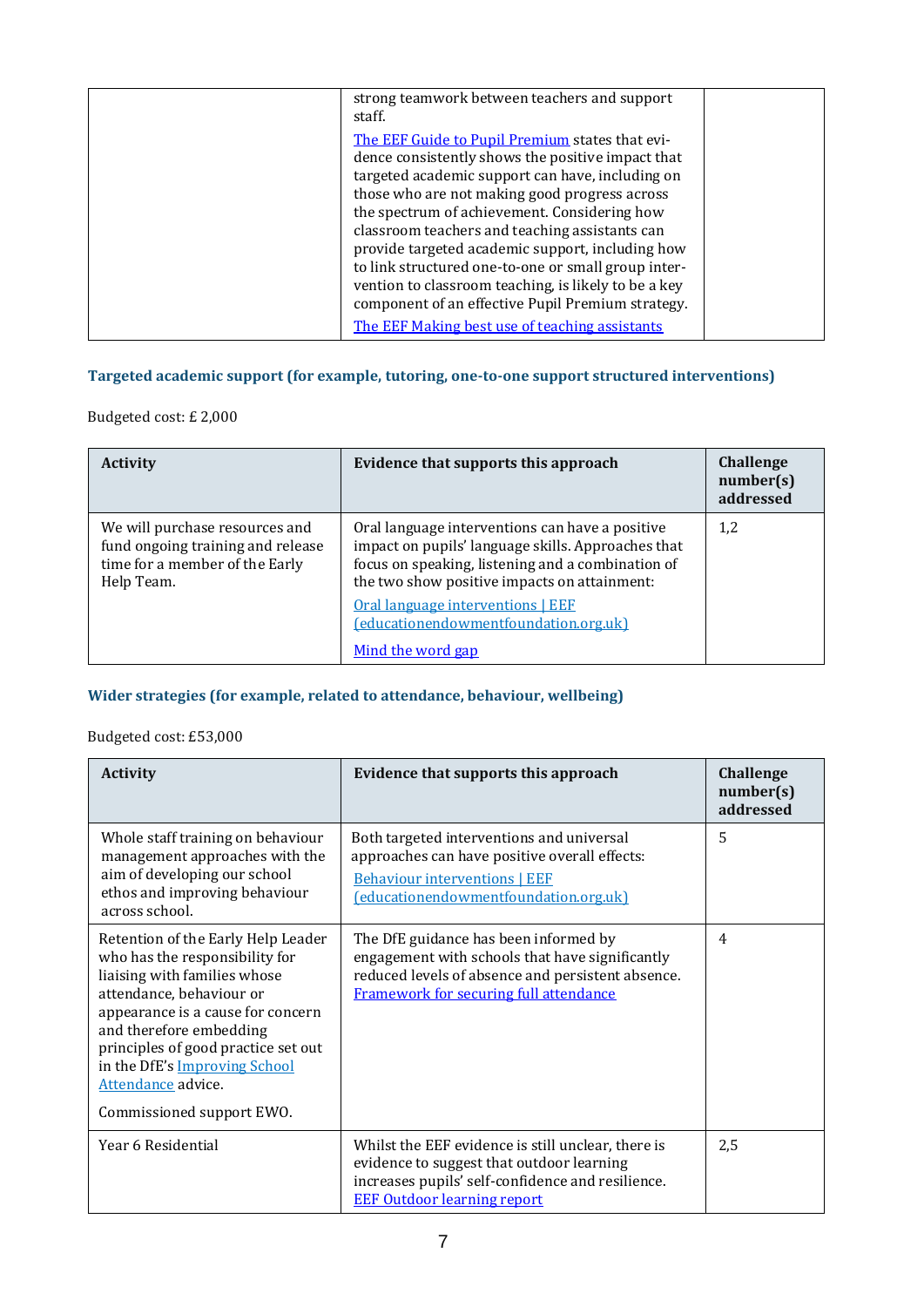|                                                                                                                                                                                                                                                             | In addition, the Forestry Commission put together<br>a report highlighting the importance of outdoor<br>learning opportunities for pupil's health and<br>wellbeing.                                                                                                                                                                                                                                                                                                                                                                                                                                                                                                                         |       |
|-------------------------------------------------------------------------------------------------------------------------------------------------------------------------------------------------------------------------------------------------------------|---------------------------------------------------------------------------------------------------------------------------------------------------------------------------------------------------------------------------------------------------------------------------------------------------------------------------------------------------------------------------------------------------------------------------------------------------------------------------------------------------------------------------------------------------------------------------------------------------------------------------------------------------------------------------------------------|-------|
| Enrichment activities and<br>resources to ensure that pupils<br>are given a range of activities to<br>ensure that they engage fully with<br>both curriculum and school life<br>that they may not otherwise get.                                             | The importance and impact of immersive experi-<br>ences can be seen in improved outcomes in lessons<br>where pupils have been given the opportunity to en-<br>gage with real world events and experiences. Evi-<br>dence from pupil work and use of vocabulary sup-<br>ports the need and positive impact of this 1,2,3,4 12<br>approach. Our work is further guided and supported<br>by the Cultural Learning Alliance whose work, guid-<br>ance and approach can be found in the above link.<br>As well as this, A New Direction has commissioned<br>a series of case studies explore how schools<br>providing disadvantaged pupils with opportunities<br>to engage in arts and cultures. | 2,3,5 |
| Retention of the Early Help Leader<br>within school who has the<br>responsibility of delivering and<br>commissioning external specialist<br>support and interventions in the<br>form of relax kids and specific<br>interventions such as nurture<br>groups. | The Public Health England report in 2014 found<br>close links between improved mental health and<br>wellbeing of pupils.<br>Report: The link between health and wellbeing                                                                                                                                                                                                                                                                                                                                                                                                                                                                                                                   | 2, 3  |

**Total budgeted cost: £143,550**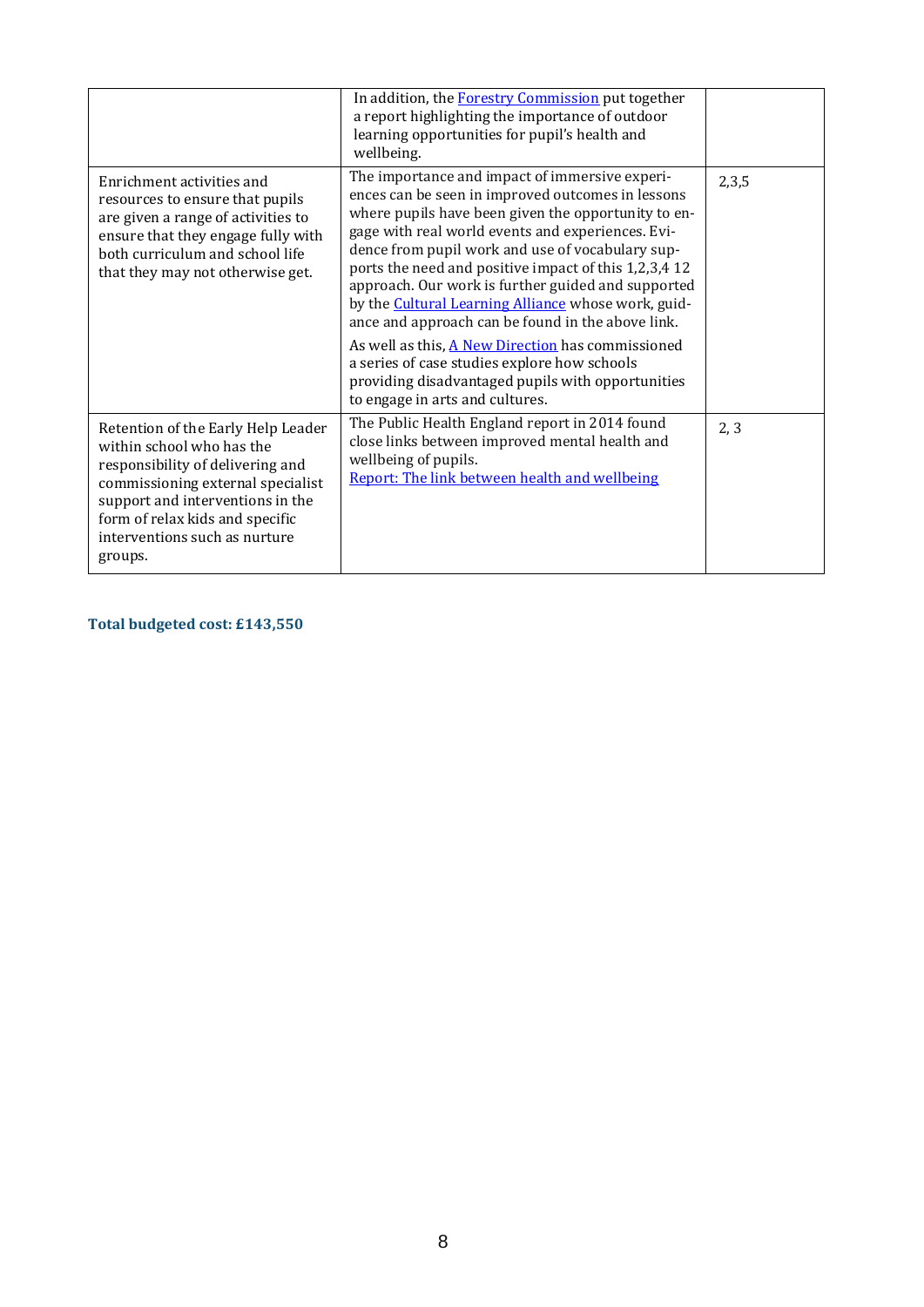### **Part B: Review of outcomes in the previous academic year**

### **Pupil premium strategy outcomes**

This details the impact that our pupil premium activity had on pupils in the 2020 to 2021 academic year.

### Please see below a review of last years (2020-2021) strategy:

Outlined below is our internal assessment during 2020-2021. During this academic year there was a school closure in the Spring Term. For the children who did not make expected progress, transition meetings took place between class teachers to ensure interventions are in place to address this the next academic year. Part of the reason for these outcomes points directly to the impact of Covid-19 on school closures across the country. Children were unable to benefit from our planned improvements. This was partly mitigated by our resolution to maintain a high quality curriculum online through daily virtual teaching with pupils' class teachers.

## **Data Headlines:**

- 18% of advantaged pupils across Key Stage 1 & 2 made limited progress in reading.
- 15% of advantaged pupils across Key Stage 1 & 2 made limited progress in writing.
- 29% of advantaged pupils across Key Stage 1 & 2 made limited progress in maths.

As there is a significant difference in the progress of pupils within Maths than English, maths has been identified as a key driver for the coming academic year. The maths leader has teamed up with the Maths hub and provided a range of purposeful CDP sessions to staff. Termly meetings will be conducted with teaching staff to review the support in place for pupils making limited progress through regular pupil progress meetings with senior leaders and moderations both internally and externally.

A new consistent phonics scheme was introduced within Early Years and Key Stage 1. Dedicated time was giving up to CDP and the English leader supported teachers throughout the progress. Learning walks were conducted to ensure that there was consistency within the teaching of phonics. Although the phonics screening did not go ahead nationally, internal data identified 71% as passing the screening in June 2021. Pupils moving into Year 2 will sit a past paper in December 2021.

Our assessments and observations indicated that pupil behaviour, wellbeing and mental health were significantly impacted last year, primarily due to COVID-19-related issues. The impact was particularly acute for disadvantaged pupils. We used pupil premium funding to provide wellbeing support for all pupils, and targeted interventions where required. Through the strategic use of the Early Help Leader (EHL), there were a range of nurture groups and programs in place that responded to the ever-changing needs of the children during the pandemic. The following were internal or commissioned interventions delivered last year.

- Hope project (yearly via CAMHS)
- Sapling project (home visits relating to transition and poor attendance)
- Listening ear, weekly child/family check ins
- Food bank vouchers & Lockdown food hampers
- Christmas presents received by 50 pupil premium & LAC families from Derek's Tree
- Zoom workshops with Donja—Understanding emotions, Worry workshop, Resilience workshop, Self-esteem workshop, Anger workshop (In total 16 pupils)
- Purchasing of 'worry books' for pupils that needed additional support during home learning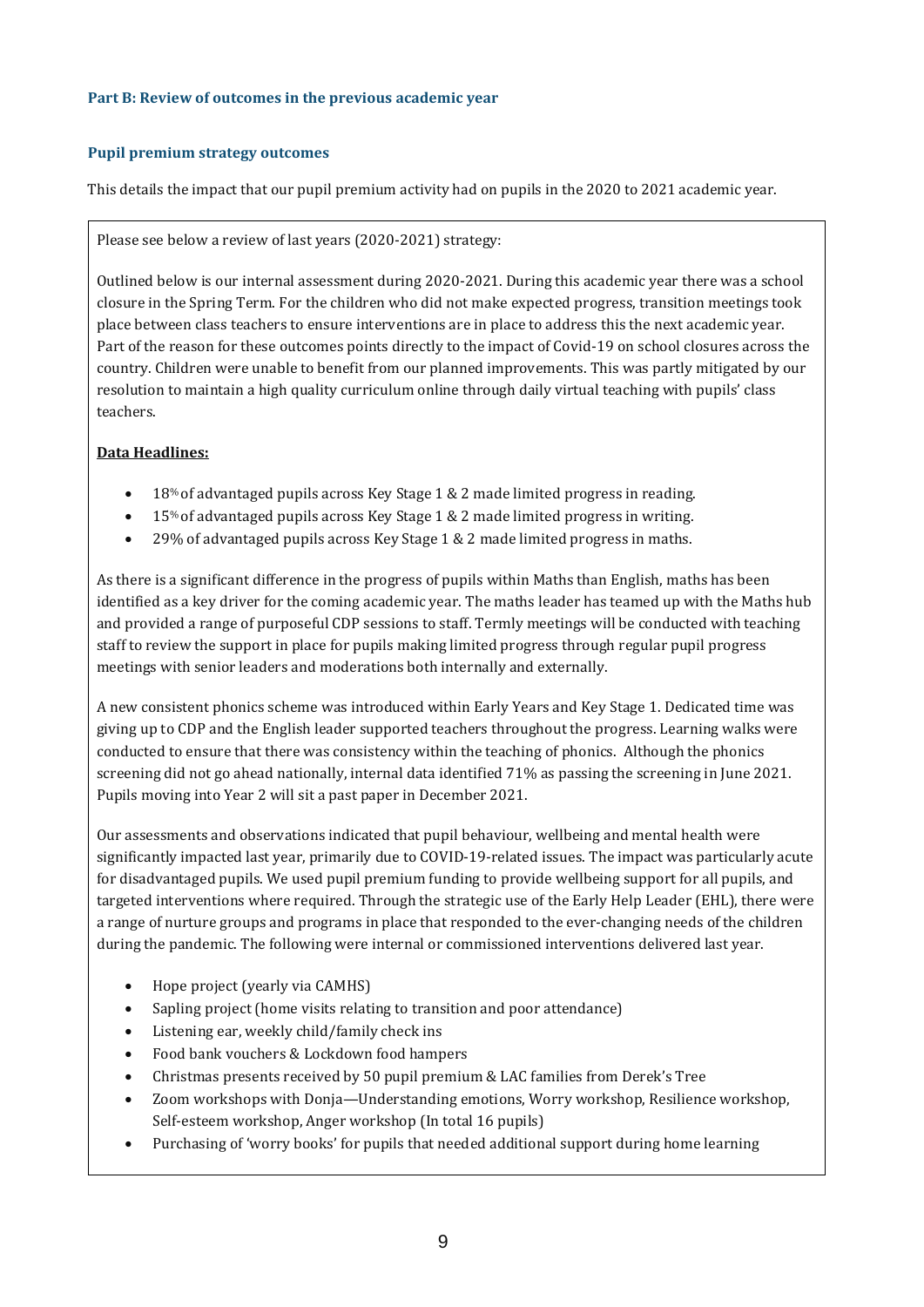It was clear that children would be anxious, worried and nervous about the return to school and we looked at an approach which facilitates support for the children with their mental health and well-being through high quality PSHE lessons that were taught daily. The support that children receive takes place in tiers; ranging from universal support and the way we set up our curriculum to very personalised and specialist support for those experiencing emotions that create a barrier to their learning. All pupils in the school are placed into the tiers based on how they adapted to returning to school. Regular check ins with teachers through the academic year took place. Tier 1 – Universal support for all children. Tier 2 – Targeted bespoke support for children with a specific emotional need in addition to universal support. Tier 3 – Individual support for children who may need additional support from outside agencies.

Our attendance data for last academic year, 2020-2021 shows that attendance for disadvantaged pupils was 94.2% with whole school attendance at 95.6%. For all pupils, last academic year, there were 21,281 sessions lost to COVID and 1572 sessions lost to illness in addition to 358 sessions unauthorised absences.

The enrichment experiences were carefully mapped out for the academic year 2020-2021, with carefully considered Covid restrictions taken into account as it meant there was limited opportunities to take children out of the class environment due to social distancing and bubbles. There has been a greater emphasis on real life experiences within school and ensuring exciting and enriching resources are available for pupils such as creating solar systems in Year  $\frac{1}{2}$ , tasting Chinese Food in EYFS, resources for potion making in Years  $\frac{3}{4}$  and planetarium models and resources in Years 5/6. The middle leaders have taken a proactive part in developing the enrichment opportunities and ensuring all additional resources needed are planned into their action plans.

### **Externally provided programmes**

*Please include the names of any non-DfE programmes that you purchased in the previous academic year. This will help the Department for Education identify which ones are popular in England*

| Programme | Provider |
|-----------|----------|
|           |          |
|           |          |